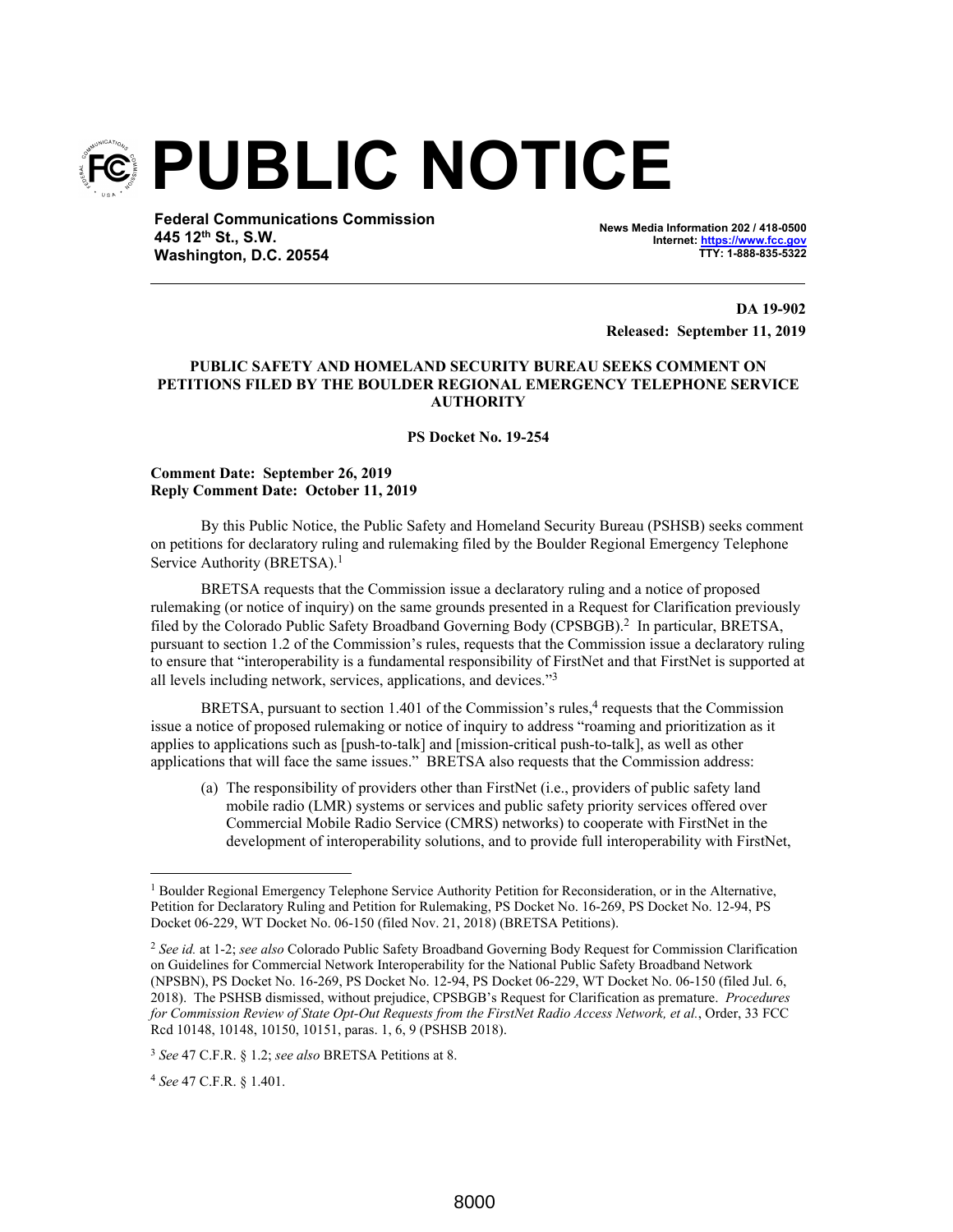LMR and other CMRS priority public safety services (subject only to technological limitations of a specific service);

- (b) The issue of roaming and prioritization as applicable to LMR and other CMRS public safety priority services, and;
- (c) The availability of Commission processes for dispute resolution as well as standards for dispute resolution concerning matters of interoperability, roaming and prioritization.<sup>5</sup>

We seek comment on these issues and any other issues raised by the BRETSA Petitions.

## **Procedural Matters:**

*Filing Requirements*: Pursuant to sections 1.2 and 1.405 of the Commission's rules, 47 CFR §§ 1.2, 1.405, interested parties may file comments and reply comments on or before the dates indicated on the first page of this document. All filings must reference PS Docket 19-254. Comments may be filed using the Commission's Electronic Comment Filing System (ECFS). *See Electronic Filing of Documents in Rulemaking Proceedings*, 63 FR 24121 (1998).

- Electronic Filers: Comments may be filed electronically using the Internet by accessing the ECFS: http://apps.fcc.gov/ecfs/.
- Paper Filers: Parties who choose to file by paper must file an original and one copy of each filing. If more than one docket or rulemaking number appears in the caption of this proceeding, filers must submit two additional copies for each additional docket or rulemaking number.

Filings can be sent by hand or messenger delivery, by commercial overnight courier, or by firstclass or overnight U.S. Postal Service mail. All filings must be addressed to the Commission's Secretary, Office of the Secretary, Federal Communications Commission.

- All hand-delivered or messenger-delivered paper filings for the Commission's Secretary must be delivered to FCC Headquarters at 445 12<sup>th</sup> St., SW, Room TW-A325, Washington, DC 20554. The filing hours are 8:00 a.m. to 7:00 p.m. All hand deliveries must be held together with rubber bands or fasteners. Any envelopes and boxes must be disposed of before entering the building.
- Commercial overnight mail (other than U.S. Postal Service Express Mail and Priority Mail) must be sent to 9050 Junction Drive, Annapolis Junction, MD 20701.
- $\bullet$  U.S. Postal Service first-class, Express, and Priority mail must be addressed to 445 12<sup>th</sup> Street, SW, Washington DC 20554.

*People with Disabilities:* To request materials in accessible formats for people with disabilities (braille, large print, electronic files, audio format), send an e-mail to  $fcc504@$  fcc.gov or call the Consumer & Governmental Affairs Bureau at 202-418-0530 (voice), 202-418-0432 (tty).

*Ex Parte Rules:* In order to assure the staff's ability to discuss and obtain information needed to resolve the issues presented by this Public Notice,<sup>6</sup> we establish a common docket for these proceedings and announce that the *ex parte* procedures applicable to permit-but-disclose proceedings will govern our consideration of both of the proceedings initiated by this Notice.<sup>7</sup>

Section 1.1206(a)(3) of the Commission's rules provide that declaratory ruling proceedings shall be generally treated as "permit-but-disclose" proceeding in accordance with the Commission's *ex parte* 

<sup>5</sup> BRETSA Petitions at 9.

<sup>6</sup> 47 CFR § 1.1200(a).

<sup>7</sup> *See* § 1.1200 *et seq*.